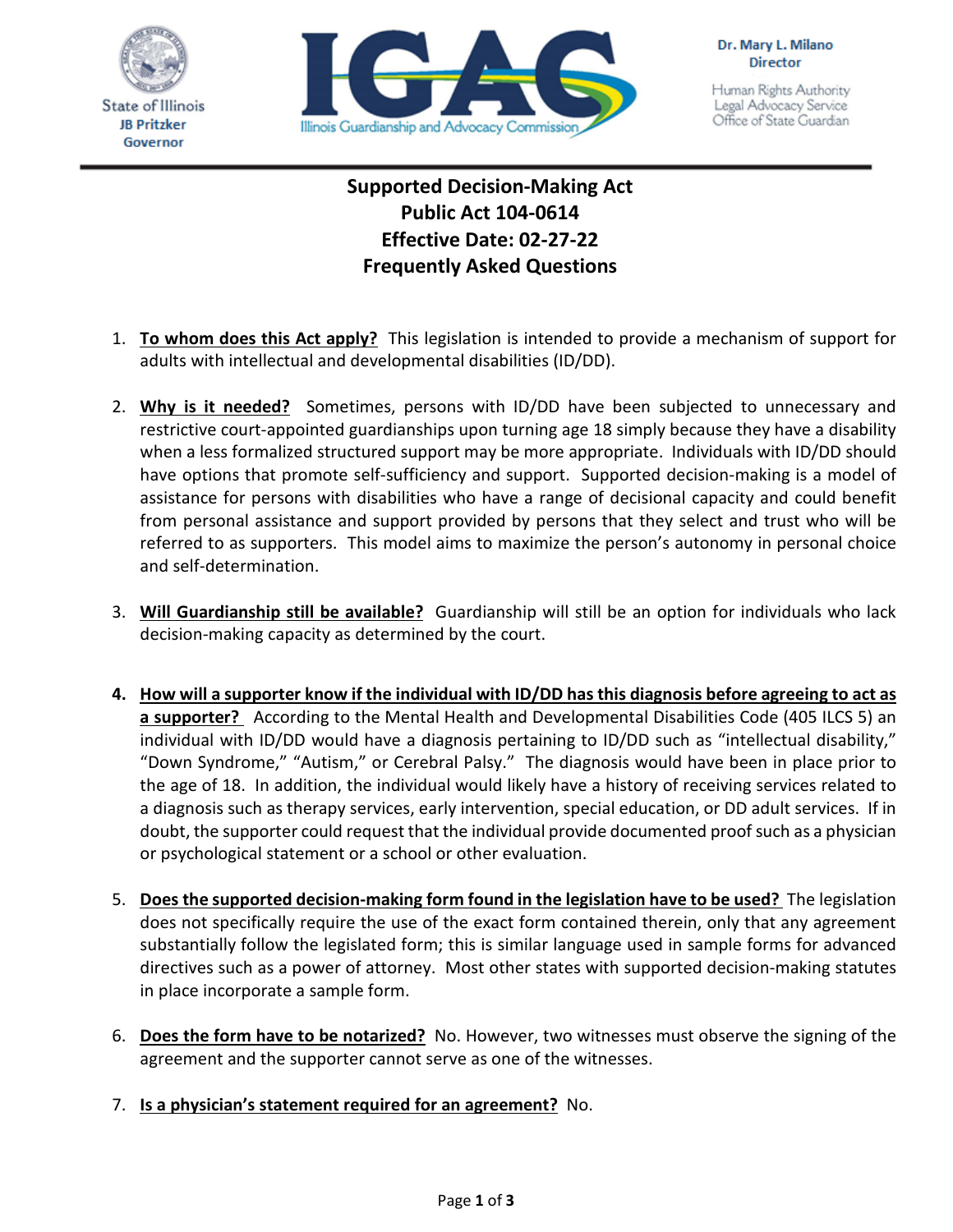- 8. **What are examples of areas of support with which a supporter might assist?** Examples of possible areas of support include: helping the person with ID/DD with acquiring food/clothing and shelter; assisting with decisions related to physical and emotional health; helping with financial affairs; applying for public benefits; seeking and applying for employment; assisting with residential services; helping with school issues; and advocacy. With regard to financial assistance, a supporter cannot open a bank account or make deposits or withdrawals without the individual present; however, the supporter could assist the individual in developing a budget and paying bills.
- 9. **What might a supporter do in these areas of support?** A supporter might help the person with ID/DD gather and understand information regarding a decision, help the person weigh options, assist with related appointments, help monitor services, advocate when needed and perhaps help communicate the person's decision. The areas of supported are based on the person's needs and choice. A person might need help with just one area of support or multiple areas. Again, the person with the disability still makes all decisions. The person with a disability should be present when decisions they have made are being communicated by the supporter to others.
- 10. **Are there specific things a supporter can't do?** A supporter *can't*: make decisions for the person with ID/DD; obtain information without the consent of the person; use information about the person for any other reason than for assisting the person; and the supporter can't receive pay for being a supporter. A supporter can only have access to information relevant to identified areas of support and a release of information allowing access to information must be signed by the person with ID/DD.
- 11. **What safeguards are in place to ensure that the interests, choices and preferences of the individual with ID/DD are protected against potential abusive situations?** The legislation emphasizes that the person with ID/DD still makes all decisions; there are built-in protections related to supporter disqualifications, supporter duties and abuse reporting should a supporter overstep identified areas of assistance. The person with a disability can also end the agreement at any time. The supporter helps the individual gather information regarding decisions, weigh options, determine risks/benefits and may help communicate the final decision but the person with the disability still makes the final decision.
- 12. **Who can serve as a supporter?** The legislation specifies who **CANNOT** serve as a supporter, including: 1) an employee or employer of the person with ID/DD unless an immediate family members; 2) a paid support services worker unless an immediate family member; 3) a person who works for an agency that is financially responsible for the person with ID/DD; 4) a person ineligible under the Health Care Worker Registry; 5) a person against whom there is a court order prohibiting contact with ID/DD; and 6) a person who has been convicted of a sex offense, aggravated assault, fraud, theft, forgery or extortion. Examples of possible supporters might be a parent, sibling, cousin, aunt, uncle or trusted family friend.
- 13. **Can the person with a disability have more than one Supported Decision-Making Agreement?** Yes, if that is the individual's desire. More than one supporter can help gather information to make informed decisions, weigh options, determine risks and benefits and help communicate final decisions made by the individual. To help avoid conflicts between supporters, any such arrangements should be documented in in the Agreement.